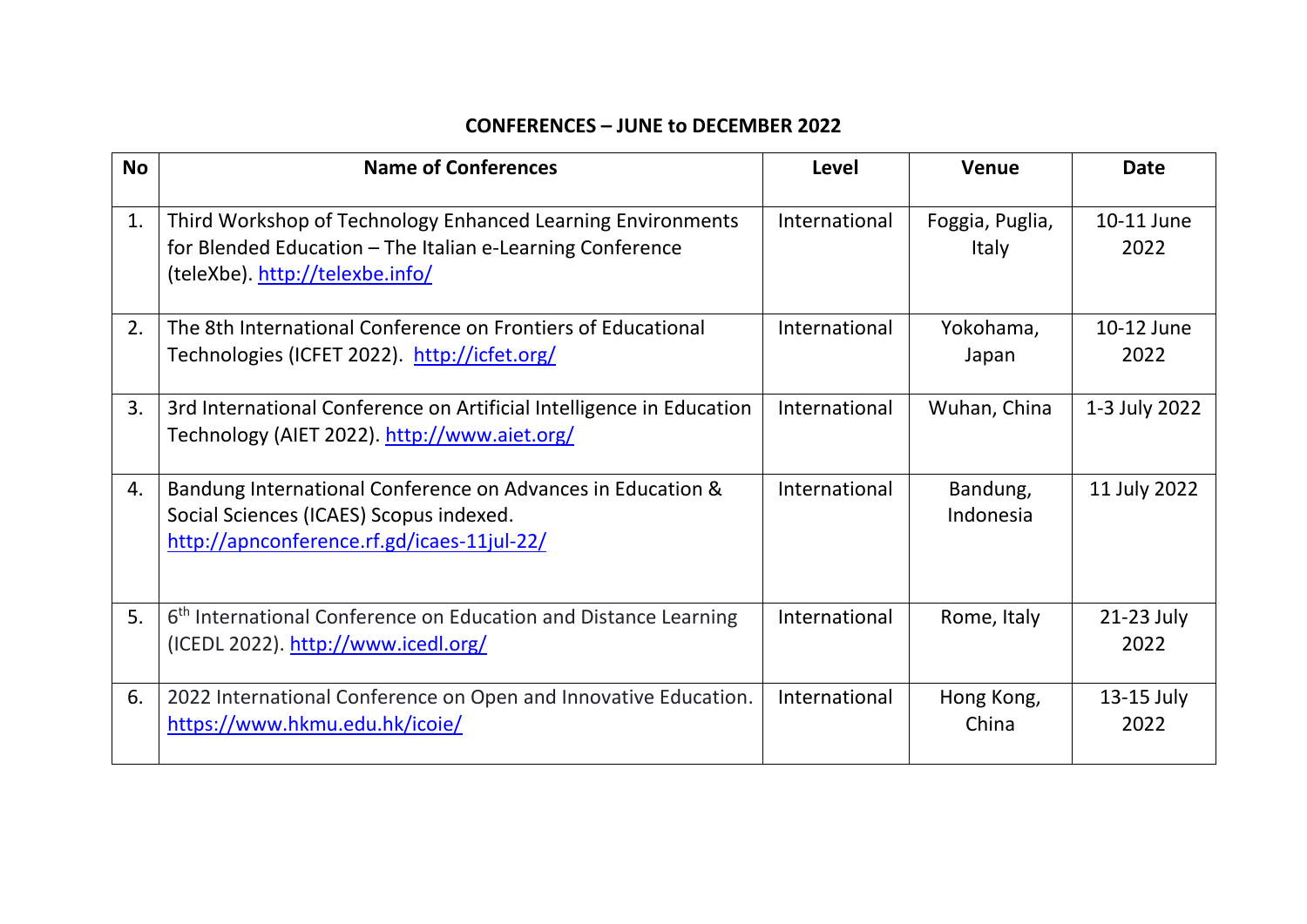| 7 <sub>1</sub> | 6th International Conference on Education and Multimedia<br>Technology (ICEMT 2022). http://www.icemt.org                                                                                 | International | Guangzhou,<br>China          | 13-15 July<br>2022             |
|----------------|-------------------------------------------------------------------------------------------------------------------------------------------------------------------------------------------|---------------|------------------------------|--------------------------------|
| 8.             | 11th ICTEL 2022 - International Conference on Teaching,<br>Education and Learning, 25-26 July, Bali.<br>https://teraevents.org/conference/bali-ictel-25-26-july-2022                      | International | Bali, Indonesia              | 25-26 July<br>2022             |
| 9.             | 2022 Open Distance and eLearning (ODeL) Virtual Conference.<br>https://www.unisa.ac.za/sites/corporate/default/Research-%26-<br>Innovation/Open-Distance-and-eLearning-Virtual-Conference | International | South Africa                 | 3-5 August<br>2022<br>Online   |
| 10.            | 6th International Conference on E-Society, E-Education and E-<br>Technology (ICSET 2022). http://www.icset.org/                                                                           | International | Ming Chuan,<br>Taiwan, China | 12-14 August<br>2022           |
| 11.            | 5th World Conference on Research in Education.<br>https://www.worldcre.org/                                                                                                               | International | Paris, France                | 19-21 August<br>2022           |
| 12.            | 6th International Conference on Digital Technology in Education<br>(ICDTE 2022). http://www.icdte.org/                                                                                    | International | Hangzhou,<br>China           | $16 - 18$<br>September<br>2022 |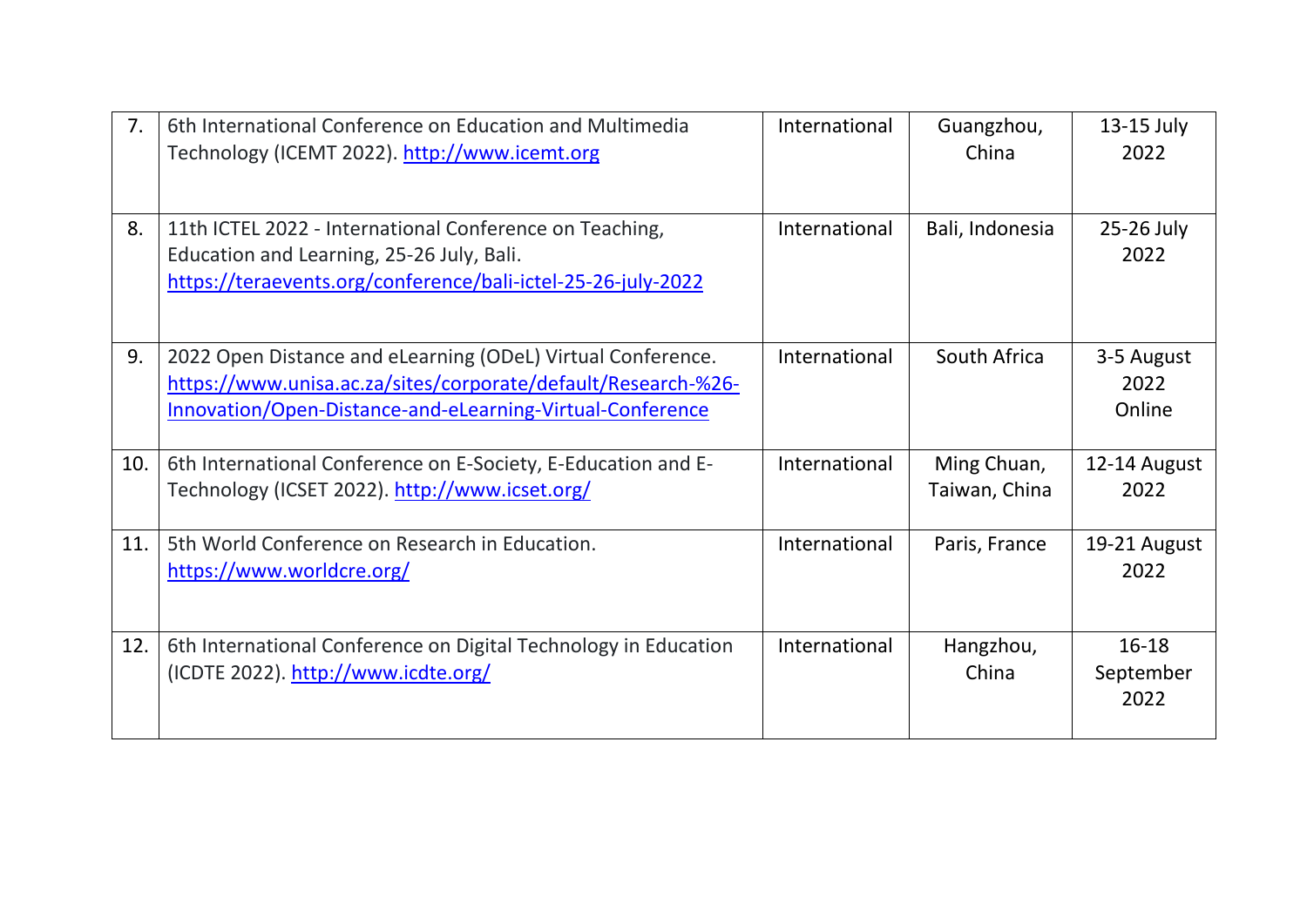| 13. | The 2nd International Conference on Big Data and Computational<br>Intelligence (BDCI 2022). http://bdci.org/                                                                             | International            | Xiamen, China   | 28-30<br>September<br>2022                |
|-----|------------------------------------------------------------------------------------------------------------------------------------------------------------------------------------------|--------------------------|-----------------|-------------------------------------------|
| 14. | ICOLDE 2022: International Conference on Open Learning and<br>Distance Education. https://waset.org/open-learning-and-<br>distance-education-conference-in-october-2022-in-paris         | International            | Paris, France   | 28-29<br>October 2022                     |
| 15. | International Conference on Education and Distance Learning.<br>http://educationconference.science/distance-learningkul/                                                                 | International            | Kuala Lumpur    | 17 November<br>2022                       |
| 16. | 6th International Conference on Education and E-Learning (ICEEL<br>2022). http://www.iceel.org/                                                                                          | International            | Tsuru, Japan    | $21 - 23$<br>November<br>2022             |
| 17. | The 14th Asian Conference on Education (ACE2022).<br>https://ace.iafor.org/                                                                                                              | Asian /<br>International | Tokyo, Japan    | 28 November<br>to $1$<br>December<br>2022 |
| 18. | International Academic Conference on Global Education, Teaching<br>and Learning in Vienna, Austria 2022. https://www.conferences-<br>scientific.cz/inpage/conference-vienna-iacgetl-2022 | International            | Vienna, Austria | $9 - 10$<br>December<br>2022              |